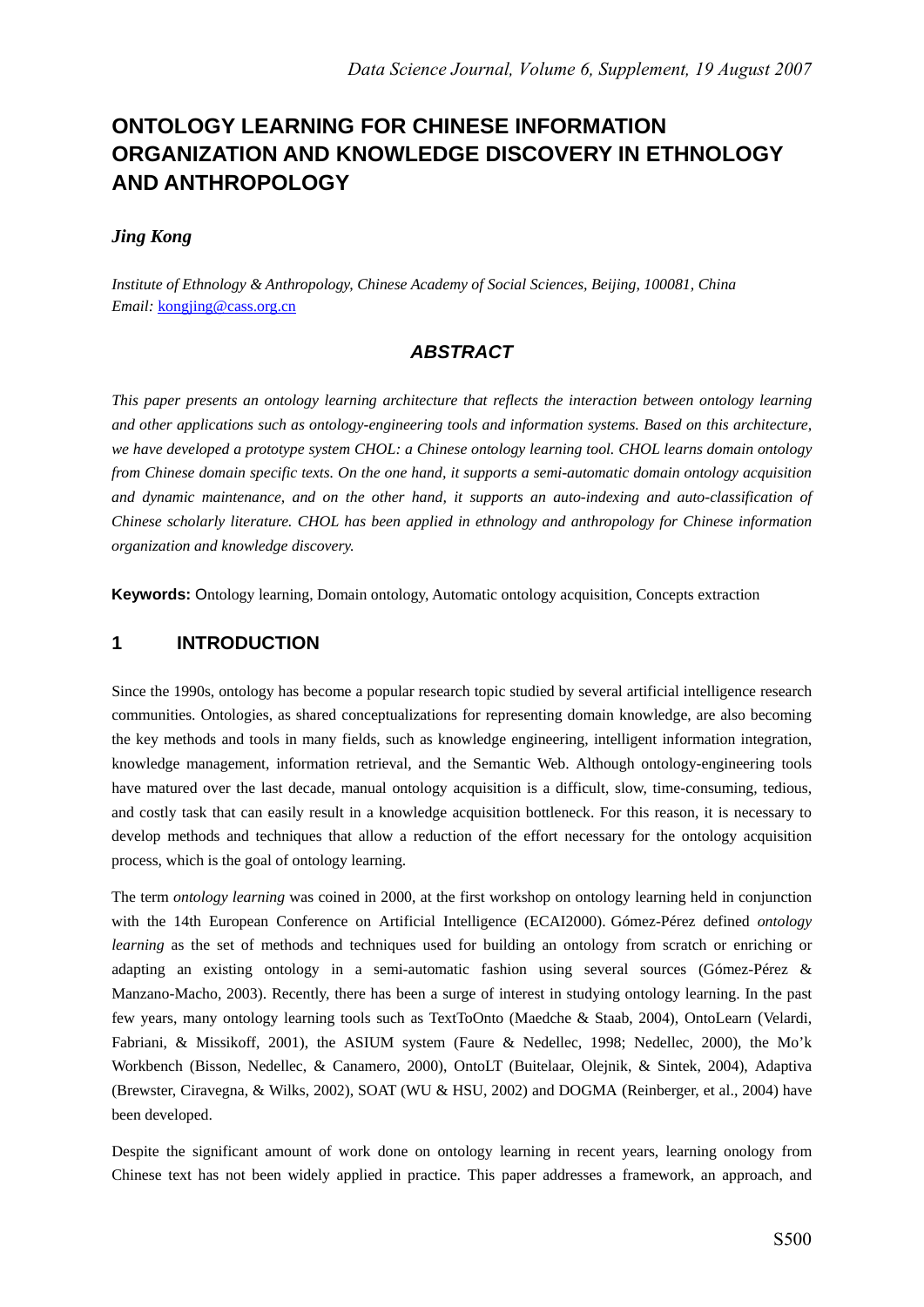techniques of ontology learning for Chinese information organization and knowledge discovery. We have developed a prototype system CHOL: a Chinese Ontology Learning tool, which semi-automatically extracts domain ontologies from Chinese domain specific texts. Further, we have tested CHOL in ethnology and anthropology and used it to find and extract unknown terms and the relationship between terms from Chinese texts about Chinese minority customs.

## **2 RELATED WORK**

Because the term *ontology learning* was firstly proposed in Europe, ontology learning has been widely researched there in the past. However, in recent years, ontology learning has expanded to other areas of the world.

TextToOnto, OntoLT, Adaptiva and OntoLearn are typical ontology learning tools. TextToOnto (Maedche & Staab, 2001) developed at the AIFB Karlsruhe is a semi-automatic ontology learning tool, embedded in the Oi-Modeler platform and OntoEdit ontology engineering workbench. Its framework's modules serve different steps in the ontology engineering cycle. OntoLT is a plug-in for Protégé with which concepts (Protégé classes) and relations (Protégé slots) can be extracted automatically from a linguistically annotated text collection. Adaptiva (Brewster, Ciravegna, & Wilks, 2002) is an ontology building environment that implements a user-centered approach to the process of ontology learning. CHOL differs from TextToOnto, OntoLT, and Adaptiva as their functions do not support ontology learning modules that serve the information organization process in the information environment. Both TextToOnto and OntoLT are considered to support ontology only in the engineering environment, while Adaptiva is concerned with user-system interaction for ontology building, specifically in the context of knowledge management. CHOL emphasizes not only the interaction between ontology learning and ontology engineering environment, but also the interaction between ontology learning and information systems.

In China, ontology learning has been researched for the past two years. For example, WebOntLearn (Liu, 2005) developed in Zhejiang University is a prototype system for ontology learning from web pages. OntoSphere (Cheng, 2005) is a domain ontology engineering environment, which has been developed by the Institute of Computer Technology, Chinese Academy of Sciences. Its functions include corpus analysis, ontology learning, ontology editing, and ontology mapping. A hybrid approach to extracting domain-specific concepts proposed by Zhang makes use of rules, statistics, and semantic information about texts to identify concepts and introduces main verbs and semantic roles to extract concepts (Zhang, 2005). A collaborative mining approach to building ontology is proposed by Ming (2005). In this approach, domain experts, knowledge engineers, and domain end users work on the Internet cooperatively in order to build ontology. In addition, SOAT, a semi-automatic domain ontology acquisition tool from the Chinese corpus, has been developed in Taiwan.

## **3 AN ONTOLOGY LEARNING FRAMEWORK FOR INFORMATION ORGANIZATION AND KNOWLEDGE DISCOVERY**

First, we propose an ontology learning framework for information organization and knowledge discovery. In this framework, ontology learning is applied to information management environments and knowledge management environments. The data processed or used by ontology learning are divided into two categories: information and knowledge. Information data are managed by information systems, called information layers. In these, knowledge is represented as ontologies that are built and edited in an ontology engineering environment such as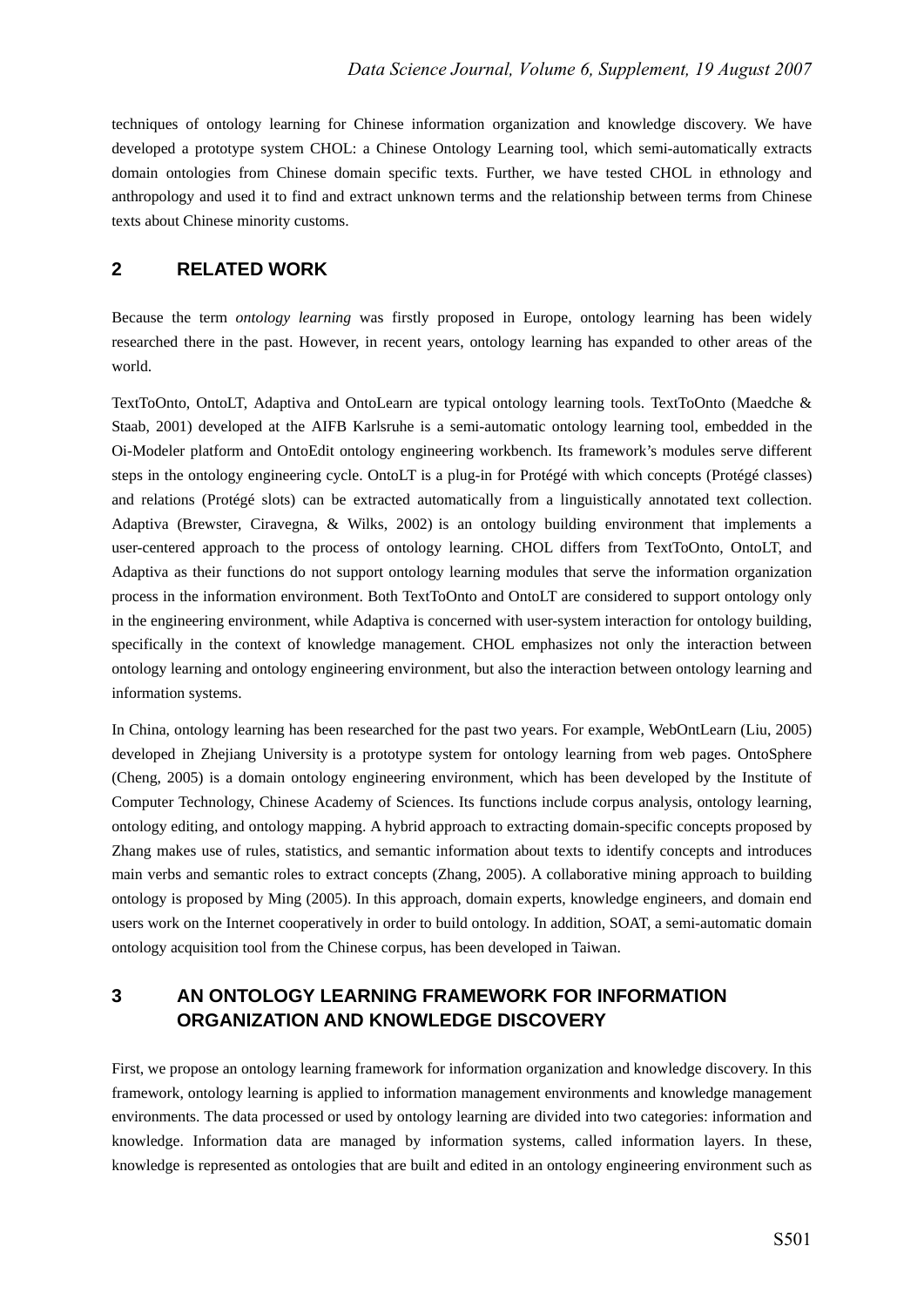OntoEdit, Protégé, or WebODE, which are called knowledge layers. Ontology learning algorithms are used to semi-automatically extract knowledge and to organize information for ontology-based information systems, called ontology learning layers. Ontology learning is a cyclic process, which includes five stages: text processing, concepts extracting, relations extracting, formal representation, and application and evaluation. Figure 1 shows this process.



**Figure 1.** Ontology learning framework for information organization and knowledge discovery

• *Text processing* includes selecting and inputting data sources, such as domain text produced by information systems, discourse structure analyzing, text cleaning, POS tagging, morphological and lexical processing, and chunk parsing that use lexical knowledge bases to produce mixed syntactic/semantic information.

• *Concepts extracting* uses various term extraction and concept discovery methods on the annotated texts for concept acquisition.

• *Relations extracting* uses learning algorithms and background knowledge bases such as discovering association rules for discovering taxonomic and non-taxonomic relations among concepts in the text.

• *Formal representing* uses ontology formal language such as RDF, OWL, Ontolingua, and F-Logic to represent and store extracted ontology, which also can be stored in an RDBMS.

• *Application & evaluation*. The result of the ontology learning algorithm is provided as raw ontology for engineers to refine, update, and edit in ontology engineering environments. The automatic extracted ontology or manually updated ontology will be applied for knowledge organization in information systems. Meanwhile, the quality of the resulting ontology and the validity of the ontology learning algorithm will be evaluated in the application.

With the generation of new application data in information systems or the input of new data sources for learning selected by ontology engineers in ontology engineering environments, the above cyclic process will start again.

### **4 CHOL**

CHOL is a system implementing the above ontology learning framework for Chinese text, which learns domain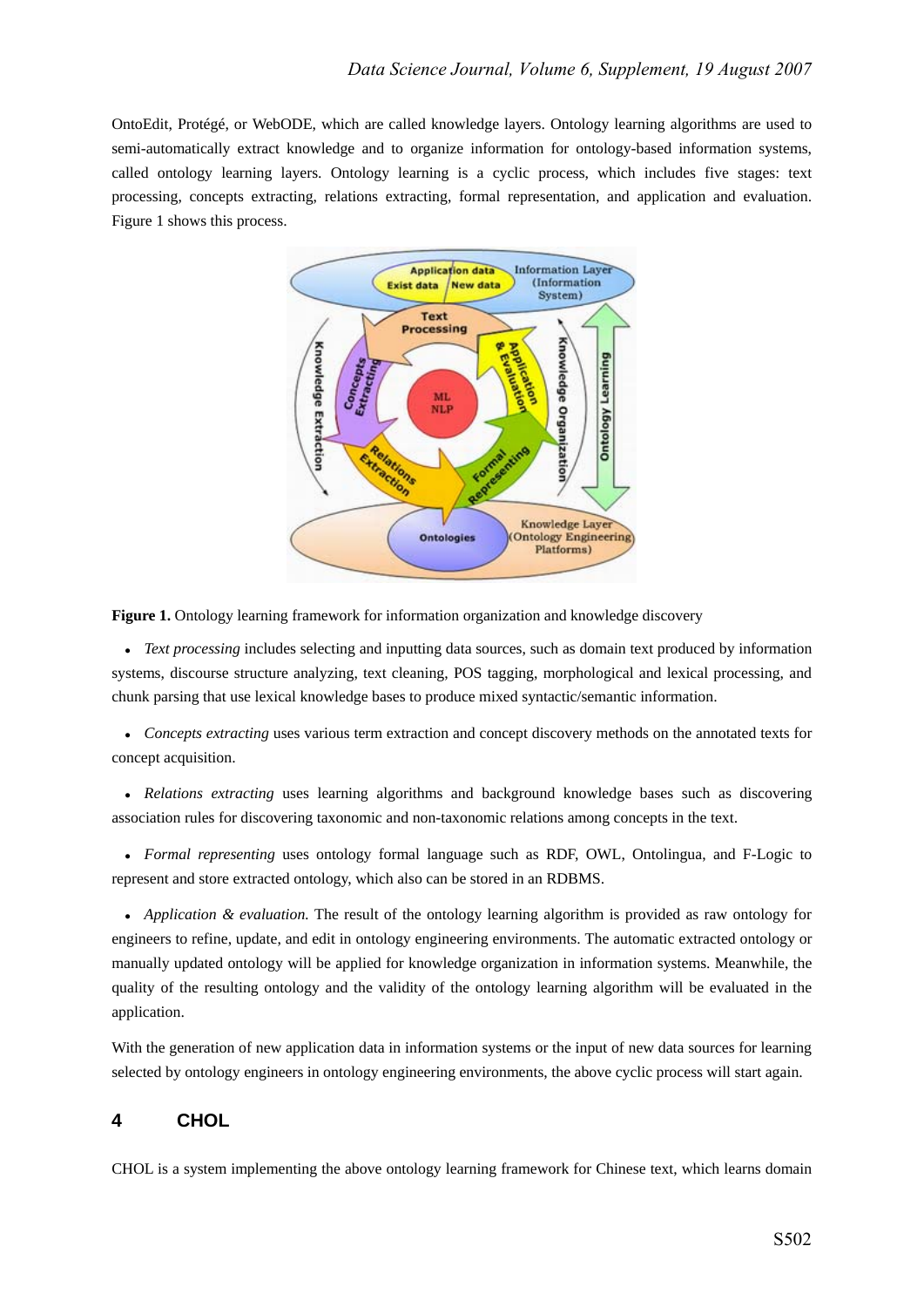ontology from the Chinese domain corpus.

#### **4.1 Architecture**

According to the above ontology learning framework, the function modules of CHOL will be applied in three kinds of environments: information environments, the ontology learning environment (CHOL), and knowledge environments. Figure 2 shows the CHOL architecture.



#### **Figure 2.** CHOL architecture

(1) The information environment includes different Chinese information databases, especially domain corpus, which are the source of ontology learning. These information databases are collected, organized, retrieved and managed by information systems such as knowledge portals, intelligent retrieval systems, and digital libraries. Given the task of constructing and maintaining domain ontologies for an information organization application in an ontology-based information system, CHOL provides some APIs (Application Programming Interface) to support use of the functions of ontology learning.

(2) The ontology learning environment (CHOL) includes all the processing and methods of ontology learning. It provides a stand-alone UI (User Interface) and some APIs to invoke ontology learning methods in its main function modules. With the stand-alone UI, users can manually start and customize the processing of ontology learning and also manually select the data source to input. Its main function consists of five modules: text processing, extraction of candidate terms, identification of domain terms, extraction of relations, and formal representation. For each function module, APIs are provided to information systems and ontology engineering tools for invoking the methods implemented by CHOL.

(3) The knowledge environment includes three kinds of knowledge: Chinese natural language knowledge, all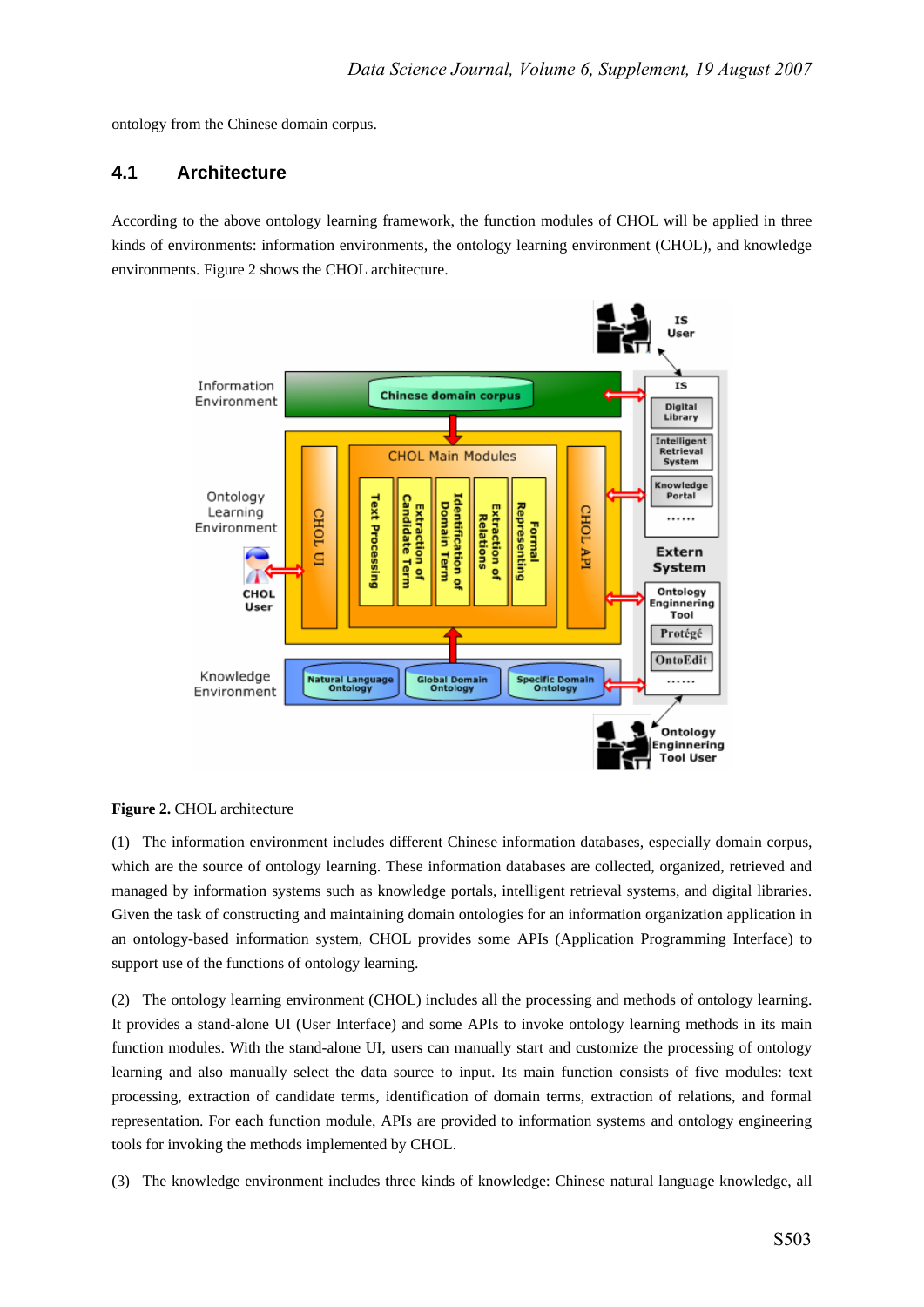domain knowledge, and specific domain knowledge. The knowledge is represented as ontologies, respectively named natural language ontology, global domain ontology, and specific domain ontology. These ontologies accept the results of ontology learning as their initial ontology or proposition of ontology updating and also can be manually defined, updated, maintained, edited, and managed by ontology engineering tools that invoke CHOL APIs to implement semi-automatic ontology building.

In short, CHOL is designed to use as stand-alone system or embedded system of other applications. The data processed by the CHOL system can come from information systems, knowledge management platforms, and the stand-alone ontology learning tool (CHOL). Therefore, CHOL has three kinds of users: CHOL tool users, ontology engineering tool users, and information system users. All of these users can start an ontology learning process implemented by CHOL.

According to the above architecture, the CHOL system consists of two components: five main function modules and initial ontologies concerning Chinese natural language and domain knowledge. The definition and construction of initial ontologies in the CHOL system will be discussed in the next section. Figure 3 shows the data flow of the CHOL architecture and process.



**Figure 3.** The data flow of the CHOL architecture and process

### **4.2 Initial ontologies construction**

In the CHOL system, we have built some initial ontologies. First, we proposed a dynamic and hierarchical extended domain ontology model for knowledge organization and discovery. This facilitates the reuse of knowledge and represents the complete and concise extensibility of knowledge. This domain ontology has five levels: Natural Language Ontology, Global Domain Ontology, Foundation Domain Ontology, Specific Domain Ontology, and Domain Ontology Instances. Based on this model, we constructed our initial Chinese domain ontology using Hownet and the Chinese Classification Thesaurus for constructing upper domain sub-ontologies.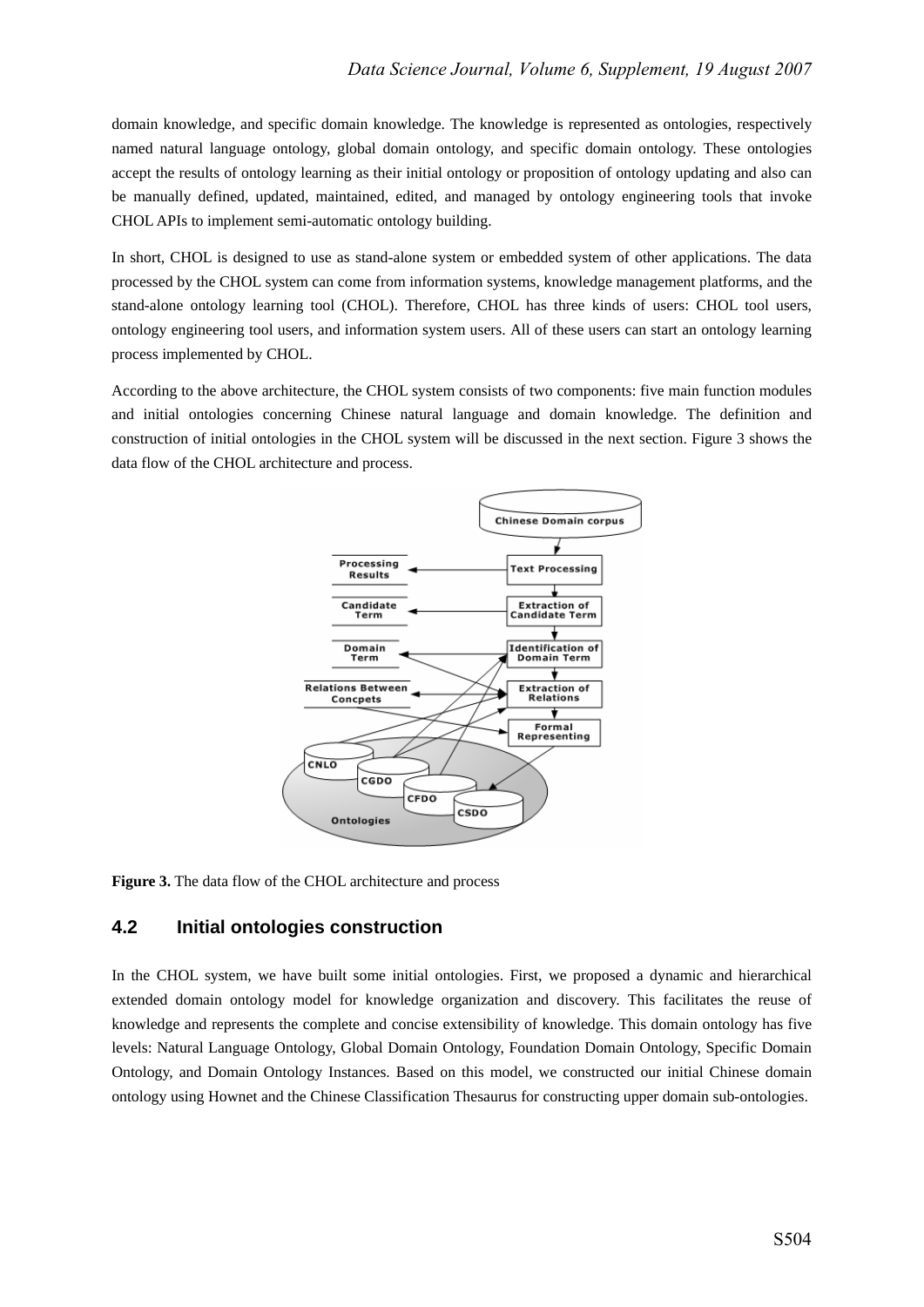

**Figure 4.** The components of domain ontology in CHOL

Initial ontologies consist of the following 4 levels of ontologies with domain ontology instances at bottom-level:

• The top-level ontology is the Chinese Natural Language Ontology (CNLO). It includes all the basic Chinese lexical words and the lexical relations between Chinese language concepts. It is used for text processing and extracting lower-level ontologies. It contains lexical knowledge of Chinese.

• The second-level ontology is the Chinese Global Domain Ontology (CGDO). It includes concepts of all specific domain and taxonomic relations among concepts. It is used for knowledge completeness and extracting lower-level ontologies.

• The third-level ontology is the Chinese Foundation Domain Ontologies(CFDO). For each specific domain, its foundation ontology is constructed. Each specific domain has some foundational domains. Its foundation ontology includes concepts of its foundational domains.

• The fourth-level ontology is the Chinese Specific Domain Ontologies(CSDO). It includes concepts of one specific domain. It provides a detailed description of the domain concepts from a restricted domain.

• At the bottom-level, there are many ontology instances of various specific domains.

The construction of the above initial ontologies used the following methods:

The Chinese Natural Language Ontology construction maps Hownet into Natural Language Ontology. HowNet is an on-line, common-sense knowledge base unveiling inter-conceptual relationships and inter-attribute relationships of concepts as meaningful in lexicons of the Chinese and their English equivalents (Dong & Dong, 2000). According to our mapping rules, we constructed our initial CNLO with 68,273 Chinese lexical concepts and relations such as synonym, act / result, and hierarchy.

The Chinese Global Domain Ontology maps the *Chinese Classification Thesaurus* into the Global Domain Ontology. According to our mapping rules, we constructed our initial CGDO with 115,142 Chinese terms, 128,747 concepts, and relations such as synonym, generality, and hierarchy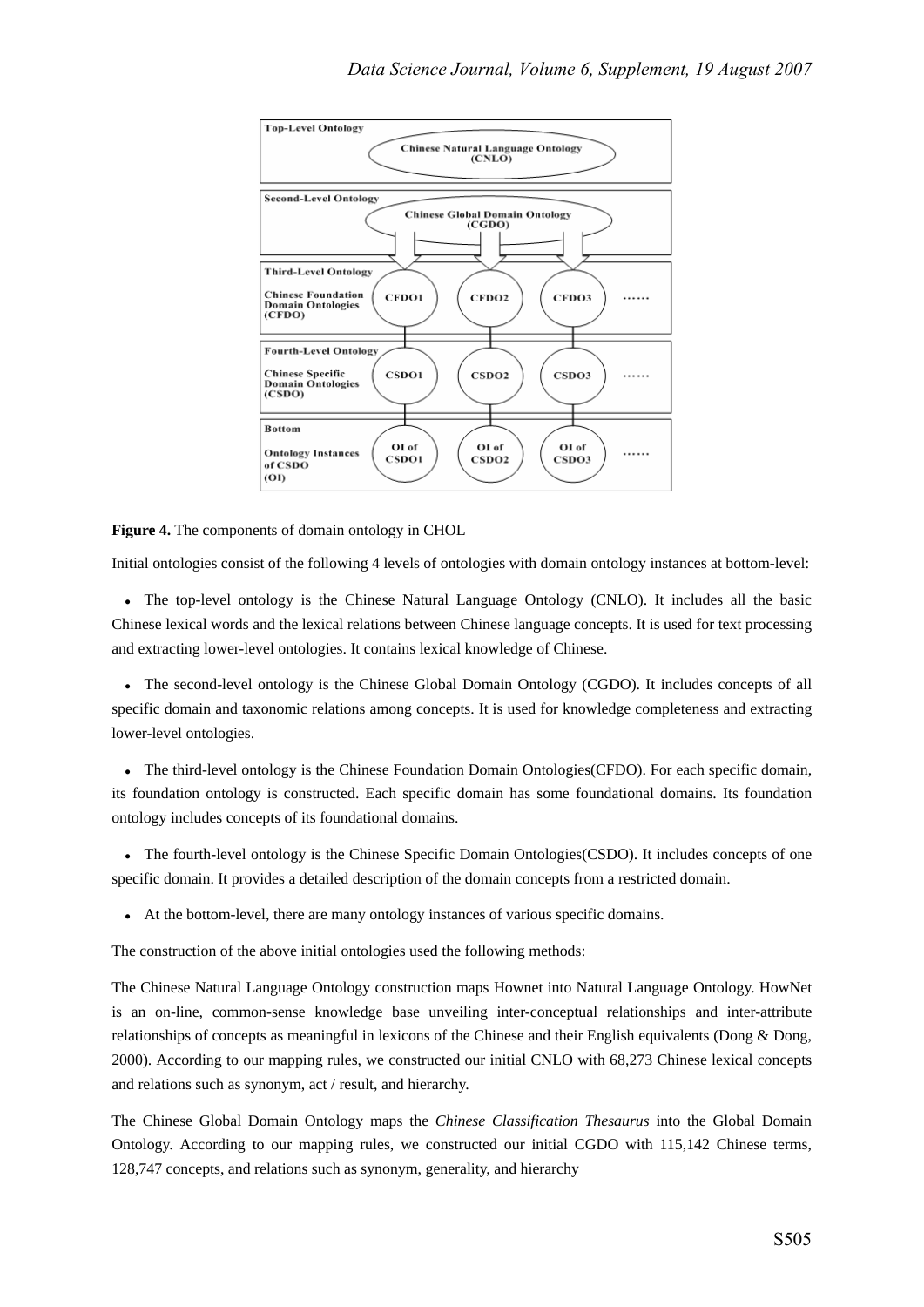In CFGO construction, each CFGO of CSDO is dynamically constructed from CGDO by selecting the concepts of its foundational domains.

In CSDO construction, the initial CSDO is constructed from CGDO by selecting the concepts of each domain. Using ontology learning methods, the initial CSDO will be semi-automatic updated and enriched by CHOL.

#### **5 OUR APPROACH**

#### **5.1 Concepts extraction**

Terminology is the set of words or word strings that convey a single, possibly complex, meaning within a given community. In a sense, terminology is the surface appearance, in texts, of the domain concepts in a community. Because of their low ambiguity and high specificity, terms are also particularly useful to conceptualize a knowledge domain or to support the creation of a domain ontology. Therefore, a typical approach in ontology learning from a text first involves the extraction of (more or less complex) terms (concepts) from a domain-specific corpus. In general, some terms of specific domains are not found in initial ontologies, but they can be extracted from domain-related documents using natural language processing and statistical methods, as discussed below.

#### (1) Concepts extraction steps:

Step 1: Corpus Pre-processing. First of all, the automatic Chinese discourse structure analysis will extract the article title, keywords, paragraphs, and sentences and remove non-Chinese character words from the text.

Step 2: Chinese Words Segmentation with Part-Of-Speech (POS) Tagging. The Maximum Matching Method is used to segment the pre-processed text. Methods are used to recognize complex phrases such as time phrases and quantifier phrases and to remove conjunction phrases.

Step 3: Noun Keyword Extraction and Unknown Word Detection. Statistical methods, filtering rules, and word dictionaries, such as stop word lists, are used to extract existing terms of the initial Chinese Global Domain Ontology (CGDO) and candidate terms which are not in our initial CGDO.

Step 4: Identification of Domain Terms. A novel domain term identification formula is used to filter domain terminology and for each candidate term or existing term, to identify the domains to which the term belongs. If a term belongs to several domains, it will put this term in several domains. This formula will be discussed below.

Step 5: Domain Concepts Generation. A domain concepts extraction method based on term co-occurrence in the same sentence in this special domain corpus is used to generate a domain concepts represented as a weighted term vector.

(2) Domain term identification formula

We used a novel method for identifying a domain terminology, which improves the method proposed by Roberto Navigli for filtering "pure" terminology (Navigli & Velardi, 2004). Our method is based on three measures:  $DR_{i,k}$ ,  $DC_{i,k}$ , and  $DC_{i,k}$ . The term weight for filtering non-terminological candidate terms is a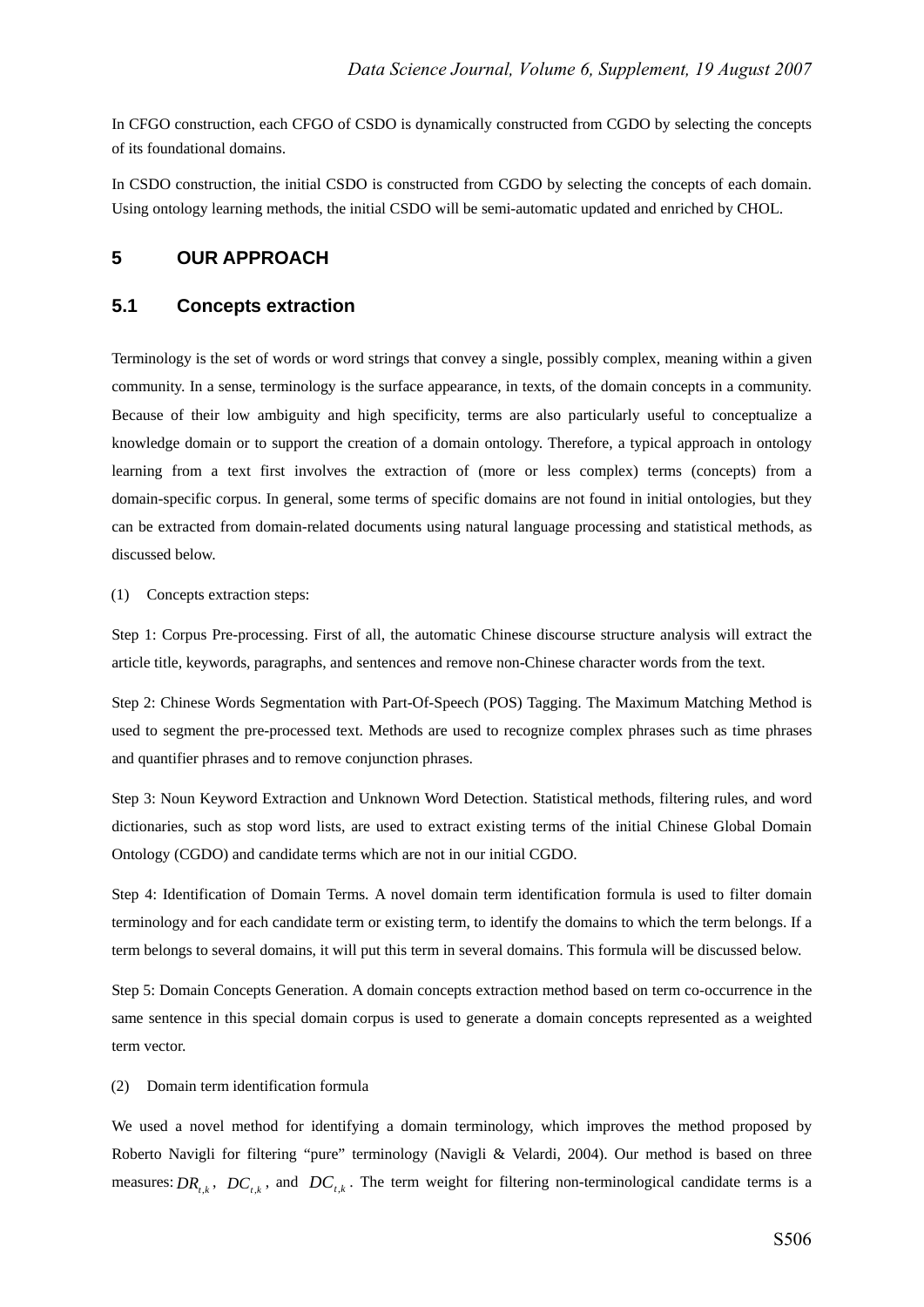combination of these three measures. For each candidate term the following term weight  $TW_{t,k}$  is computed as:

$$
TW_{t,k} = \alpha DR_{t,k} + \beta DC_{t,k}^{norm} - \gamma GC_t
$$
 (1)

where  $\alpha$ ,  $\beta$ ,  $\gamma \in (0,1)$ , and if  $DC_{t,k} = 0$ , then  $TW_{t,k} = 0$ .

 $DR_{t,k}$  measures the domain relevance of a term *t* in a domain  $D_k$ . It is computed as:

$$
DR_{t,k} = \frac{P(t \mid D_k)}{\max_{1 \le j \le n} P(t \mid D_j)}
$$
(2)

where the conditional probabilities  $P(t | D_k)$  are estimated as:

$$
E(P(t | Dk)) = \frac{f_{d,t,T_k}}{f_{d,t}}
$$
\n(3)

where  $f_{d,t}$  is the frequency of documents including the term *t* in the whole training corpus database that contains corpus of different domains.  $T_k$  is the known term set of  $D_k$ , which is stored in the initial ontologies of CHOL.  $f_{d,t,T_k}$  is the number of documents in which this term *t* co-occurs with any term in  $T_k$ . Because this method computes the conditional probabilities  $P(t | D_k)$  based on the co-occurrence of term *t* and known terms in the domain  $D_k$  in the training corpus, it decreases the error by directly computing the frequency of term *t* in domain  $D_k$ .

 $DC_{t,k}$  measures the distributed use of a term *t* in the domain  $D_k$ . It is computed as:

$$
DC_{t,k} = \sum_{d \in D_k} \left( P_t(d) \log \frac{1}{P_t(d)} \right) \tag{4}
$$

where the conditional probabilities  $P_t(d_i)$  are estimated as:

$$
E(P_t(d_j)) = \frac{f_{t,j}}{\sum_{d_j \in D_k} f_{t,j}}
$$
\n
$$
(5)
$$

where  $f_{t, j}$  is the frequency of term *t* in the domain  $D_k$ .

 $GC$ <sub>r</sub> measures the distributed use of a term  $t$  in all domains. It is computed as:

$$
GCt=freqDt,D
$$
 (6)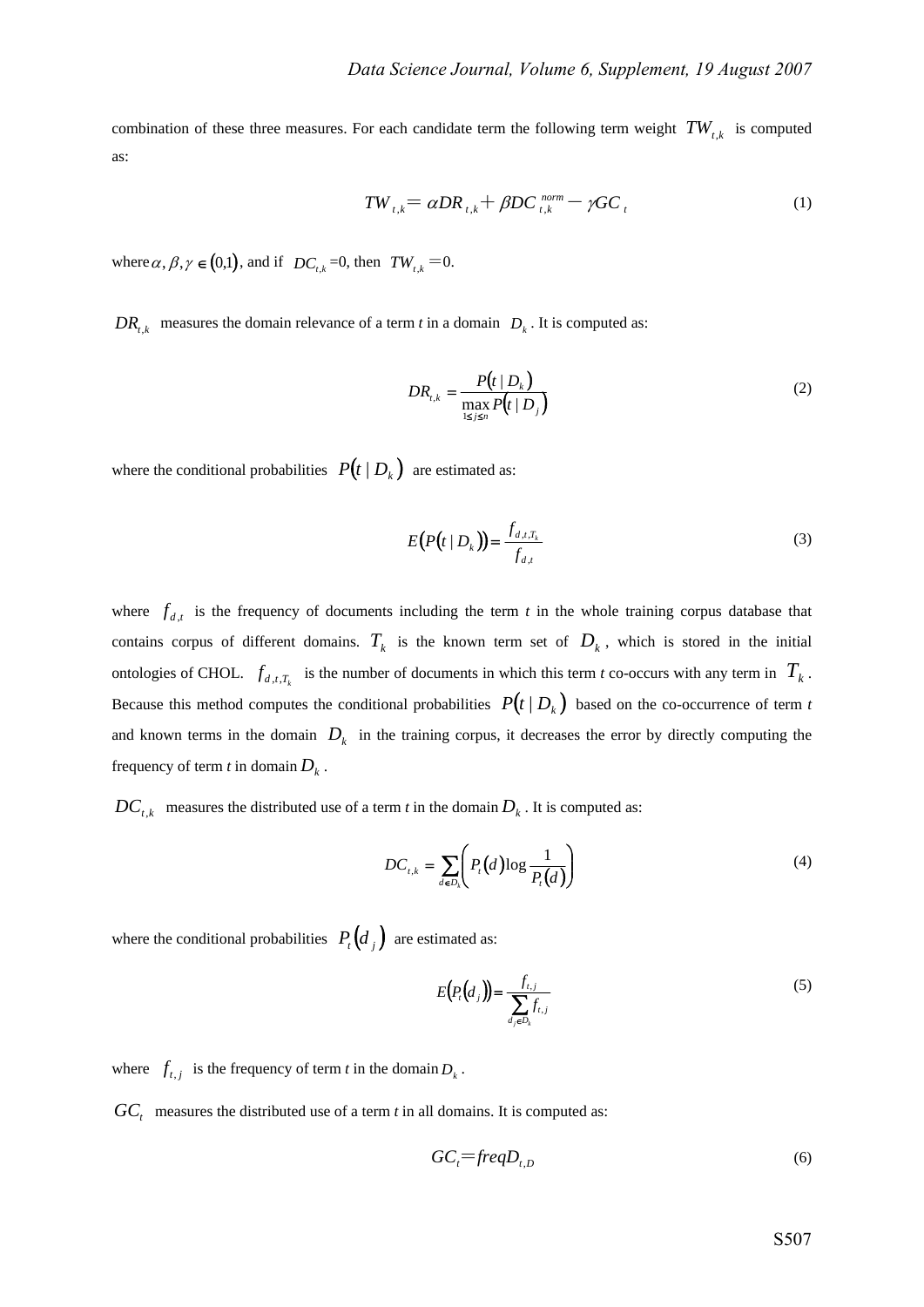where  $freqD_{t,p}$  is the total number of domains that use this term *t*.

The above domain term identification formula has the following distinctive features:

- It can identify various domains of a term because one term can belong to several domains.
- It can partly solve the problem of sparse data when the distribution of different domain corpus in a training set is uneven.

### **5.2 Relations extraction**

Extracted concepts (terms) are statistically processed to determine their relevance for the domain corpus at hand and clustered into groups with the purpose of identifying taxonomy relationships of potential classes. Usually, the acquisition approach of concept relationship has two primary categories: Pattern-based and Machine Learning-based. Neural networks methods are often skipped. Existing ontology learning systems do not use neural networks either. Therefore, we studied a neural networks method in ontology learning and propose a method of relationship extraction based on the SOM algorithm, combining the fuzzy clustering algorithm and domain term identification method in CHOL. This approach includes the following steps:

Input: a newly discovered term *t* & documents in which this term is used.

Output: Relations between term *t* and related terms

Step 1: Extract all existing terms in CGDO and new terms discovered by CHOL from documents. Each document is expressed as a weighted term vector for the SOM algorithm.

Step 2: Use SOM for term clustering and produce clusters of terms.

Step 3: Use the fuzzy clustering algorithm to generate a two-level hierarchy relationship of terms.

Step 4: Use our domain term identification method to identify the domains to which term *t* belongs. If term *t* belongs to different domains, for each domain, a term relations tree is generated.

Step 5: Trim and update these term relations trees using CGDO and CNLO.

## **6 AN EXPERIMENT IN ETHNOLOGY AND ANTHROPOLOGY**

To test the qualitative and quantitative performance of CHOL, we designed an experiment to apply CHOL to ethnology and anthropology for finding and extracting unknown terms and the relations among terms from Chinese texts about minority customs in China. We traditionally used the *Chinese Classification Thesaurus* for information organization. The number of total Chinese minority custom terms in this Thesaurus is no more than 40. It is obvious that using this thesaurus as the knowledge organization system cannot meet the needs of an information organization of Chinese minority customs. Therefore, we used CHOL to semi-automatically extract unknown terms and the relationships for enriching and updating Chinese minority custom knowledge in the *Chinese Classification Thesaurus*.

We had built a Chinese minority database in the past, which has 70,000 data records. Now we built a new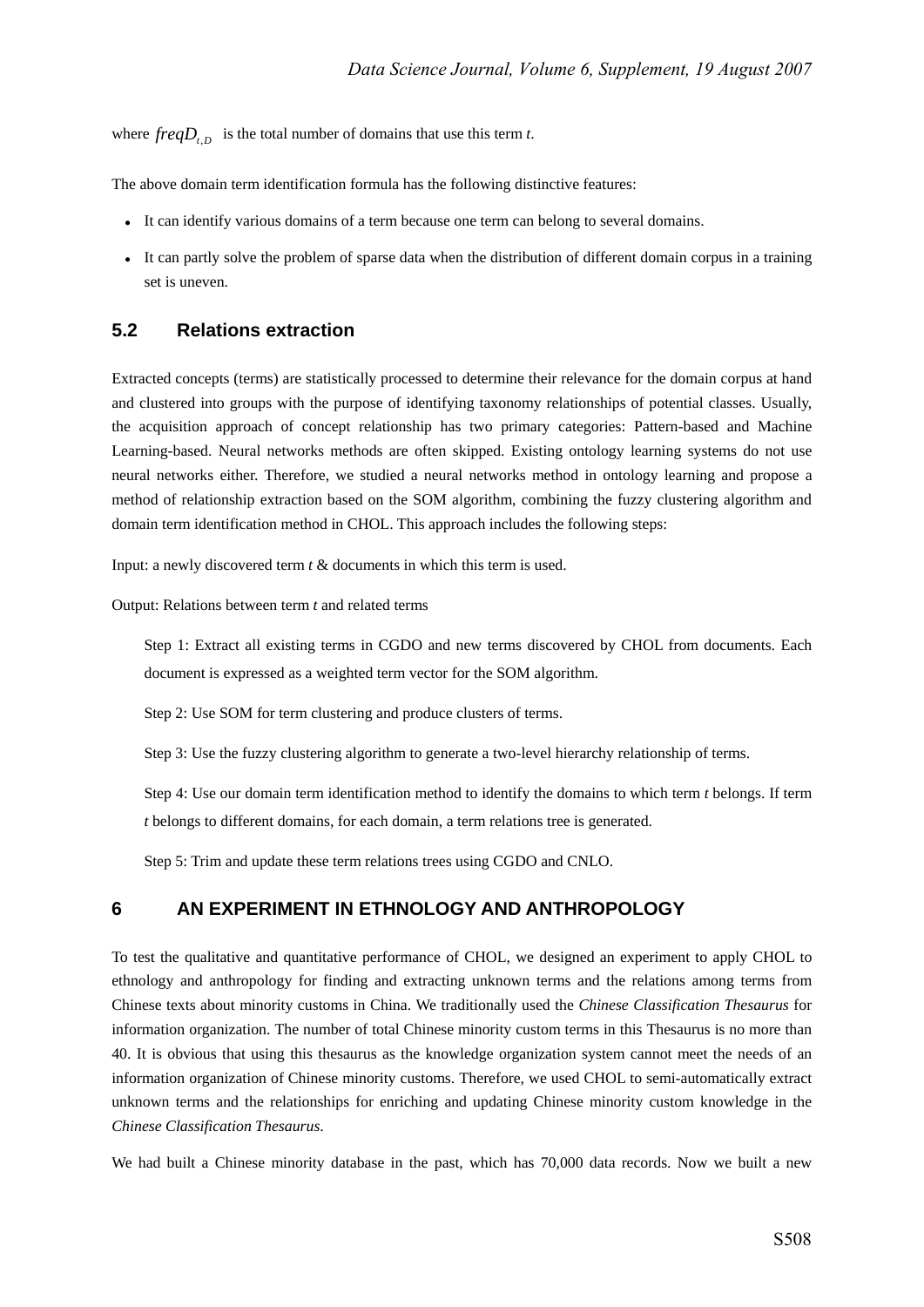database collecting the corpus of majority domains as the contrasting corpus, which has 80,000 data records. We used all data in both two databases as the training corpus. First, CHOL was applied to the Chinese minority festival field. We extracted unknown concepts such as "雪顿节" (Xuedunjie), "望果节" (Wangguojie), "法会" (Fahui), "三月街" (Sanyuejie), "采花山" (Caihuasan), and "姊妹节" (Zimeijie). A numerical evaluation of the terminology identification led to a precision ranging from 70 percent to about 80 percent and a recall from 27 percent to 83 percent. Figure 5 shows the precision and recall for the terminology identification. We extracted relationships between concepts such as "瑶族" (Yao) and "盘王节" (Panwangjie), "畲族" (She) and "乌饭" (Wufan), and "藏族" (Tibetan) and "转山会" (Zhuanshanhui). A numerical evaluation led to a precision relationship extraction ranging from 20 percent to about 55 percent.



**Figure 5.** Precision and recall for the terminology identification

## **7 CONCLUSION**

We have developed a prototype system for ontology learning from the Chinese corpus named CHOL. In CHOL, we propose methods to identify terms in a domain and extract taxonomic relationships between them. These methods have been proven to be feasible and effective in the application of information organization and knowledge discovery in ethnology and anthropology. At present, CHOL is a simple prototype system. In the future, we will use more methods, especially, deep semantic analysis, and CHOL will be applied in many different domains and larger datasets.

#### **8 REFERENCES**

Bisson, G., Nedellec, C., & Canamero, L. (2000) Designing clustering methods for ontology building - The Mo'K workbench. In Staab, S., Maedche, A., Nedellec, C., & Wiemer-Hastins, P. (eds.), *Proceedings of the First Workshop on Ontology Learning OL*. Berlin.

Brewster, C., Ciravegna, F., & Wilks, Y. (2002) User-Centred Ontology Learning for Knowledge Management. In Andersson, B., et al. (eds.) *NLDB 2002*, pp 203-207. Stockholm. Berlin, Heidelberg: Springer-Verlag.

Buitelaar, P., Olejnik, D., & Sintek, M. (2004) OntoLT: A Protégé plug-in for ontology extraction from text Based on Linguistic Analysis. In Davies, J.et al. (eds.), *ESWS 2004,* pp 31-44. Heraklion, Crete. Berlin,